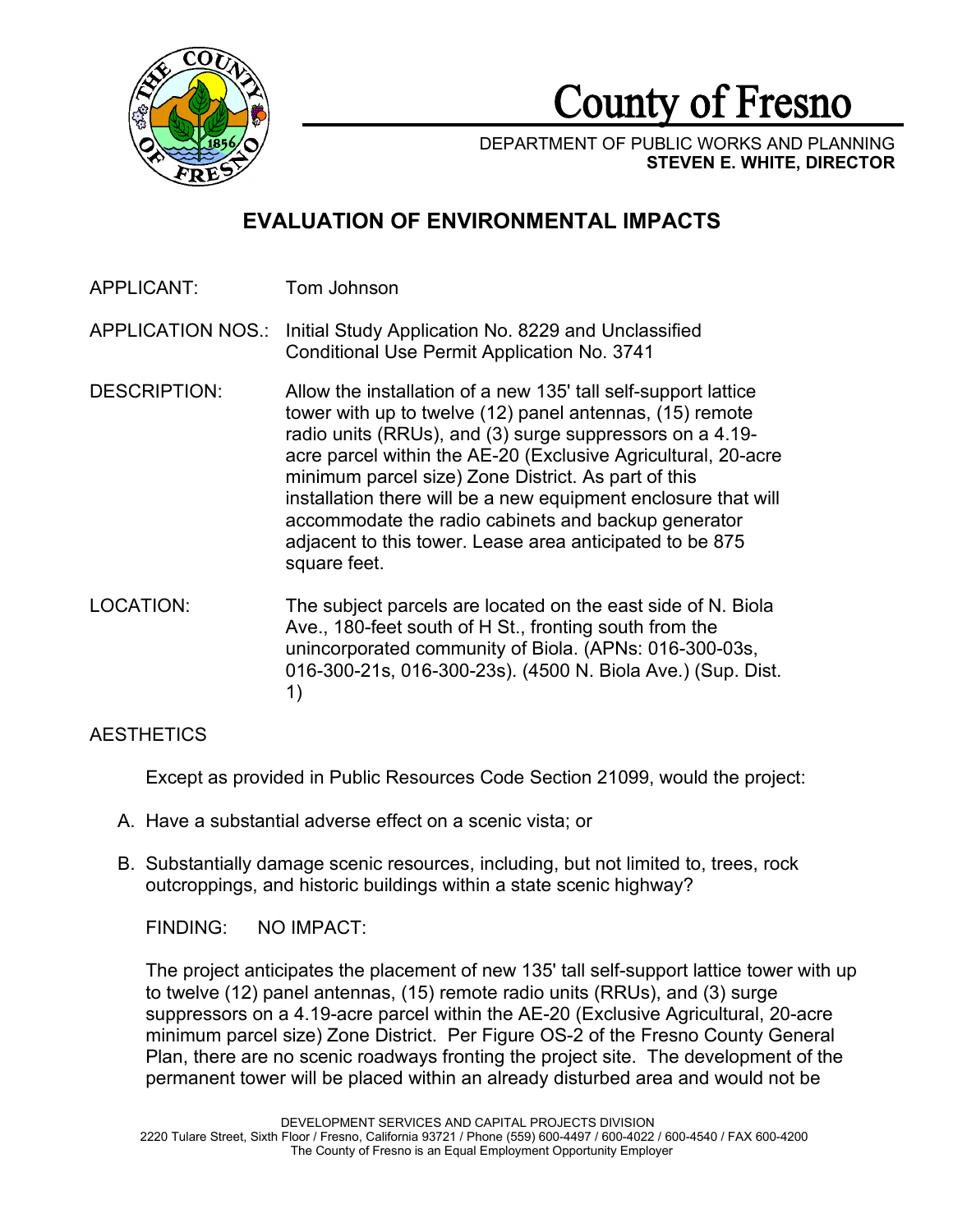impacted by the project. Therefore, the project will not have a substantial adverse effect on a scenic vista or scenic resource.

C. In non-urbanized areas, substantially degrade the existing visual character or quality of public views of the site and its surroundings? (Public views are those that are experienced from publicly accessible vantage point). If the project is in an urbanized area, would the project conflict with applicable zoning and other regulations governing scenic quality?

FINDING: LESS THAN SIGNIFICANT IMPACT:

The project site is located in a predominately agricultural area with rural residences located throughout the region. The unincorporated community of Biola fronts the proposed tower from the north. The placement and construction of the project would create a new communications tower on the project site that would change the existing visual character, however, this change is not expected to result in a significant impact where public views and the existing visual character would be substantially degraded.

D. Create a new source of substantial light or glare which would adversely affect day or nighttime views in the area?

FINDING: LESS THAN SIGNIFICANT IMPACT WITH MITIGATION INCORPORATED:

Per the Applicant's Operational Statement, the project would utilize a Federal Aviation Administration (FAA) approved lighting system for safety purposes where a red strobe light would operate during nighttime hours and a white strobe light would operate during daytime hours. The project does not anticipate the use of outdoor lighting, however in the event that outdoor lighting is installed, mitigation measures related to the design and orientation of the lighting shall be implemented to ensure that no new source of substantial light would adversely affect day or nighttime views of the area.

- *\* Mitigation Measure(s)*
	- *1. All outdoor lighting shall be hooded and directed downwards so as not to shine on adjacent properties or public right-of-way.*

# II. AGRICULTURAL AND FORESTRY RESOURCES

In determining whether impacts to agricultural resources are significant environmental effects, lead agencies may refer to the California Agricultural Land Evaluation and Site Assessment Model (1997) prepared by the California Dept. of Conservation as an optional model to use in assessing impacts on agriculture and farmland. In determining whether impacts to forest resources, including timberland, are significant environmental effects, lead agencies may refer to information compiled by the California Department of Forestry and Fire Protection regarding the state's inventory of forest land, including the Forest and Range Assessment Project and the Forest Legacy Assessment project; and forest carbon measurement methodology in Forest Protocols adopted by the California Air Resources Board. Would the project: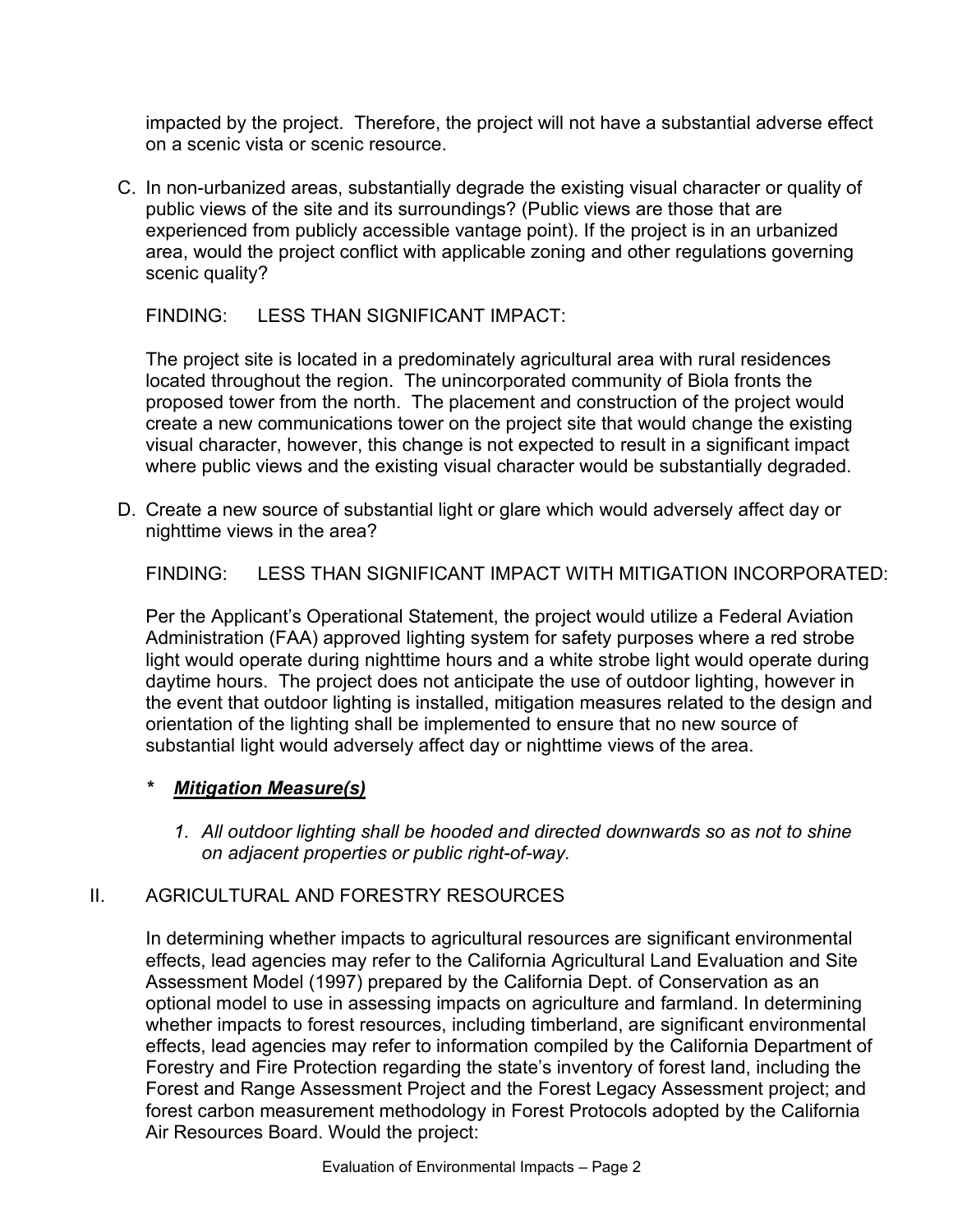A. Convert Prime Farmland, Unique Farmland, or Farmland of Statewide Importance, as shown on the maps prepared pursuant to the Farmland Mapping and Monitoring Program of the California Resources Agency, to non-agricultural use?

FINDING: NO IMPACT:

Per the 2016 Fresno County Important Farmland Map, the subject parcel is designated "D" Urban and Built-Up Land. Therefore, the project would not convert Prime Farmland, Unique Farmland, or Farmland of Statewide Importance.

B. Conflict with existing zoning for agricultural use, or a Williamson Act Contract?

FINDING: NO IMPACT:

The subject parcel is zoned AE-20 (Exclusive Agricultural, 20-acre minimum parcel size). The subject parcel is not subject to a Williamson Act Contract. The project will not conflict with the existing zoning for agricultural use and would not conflict with the Williamson Act Contract.

- C. Conflict with existing zoning for forest land, timberland, or timberland zoned Timberland Production; or
- D. Result in the loss of forest land or conversion of forest land to non-forest use?

FINDING: NO IMPACT:

The project site is not located on land zoned for forest land, timberland or timberland zoned Timberland Production and would not result in the loss or conversion of forest land.

E. Involve other changes in the existing environment which, due to their location or nature, could result in conversion of Farmland to non-agricultural use or conversion of forest land to non-forest use?

FINDING: NO IMPACT:

The project intends to place a temporary tower and construct a permanent tower for communication purposes. The footprint of the permanent tower is small and would not result in the off-site conversion of Farmland to non-agricultural use or conversion of forest land to non-forest use.

III. AIR QUALITY

Where available, the significance criteria established by the applicable air quality management district or air pollution control district may be relied upon to make the following determinations. Would the project: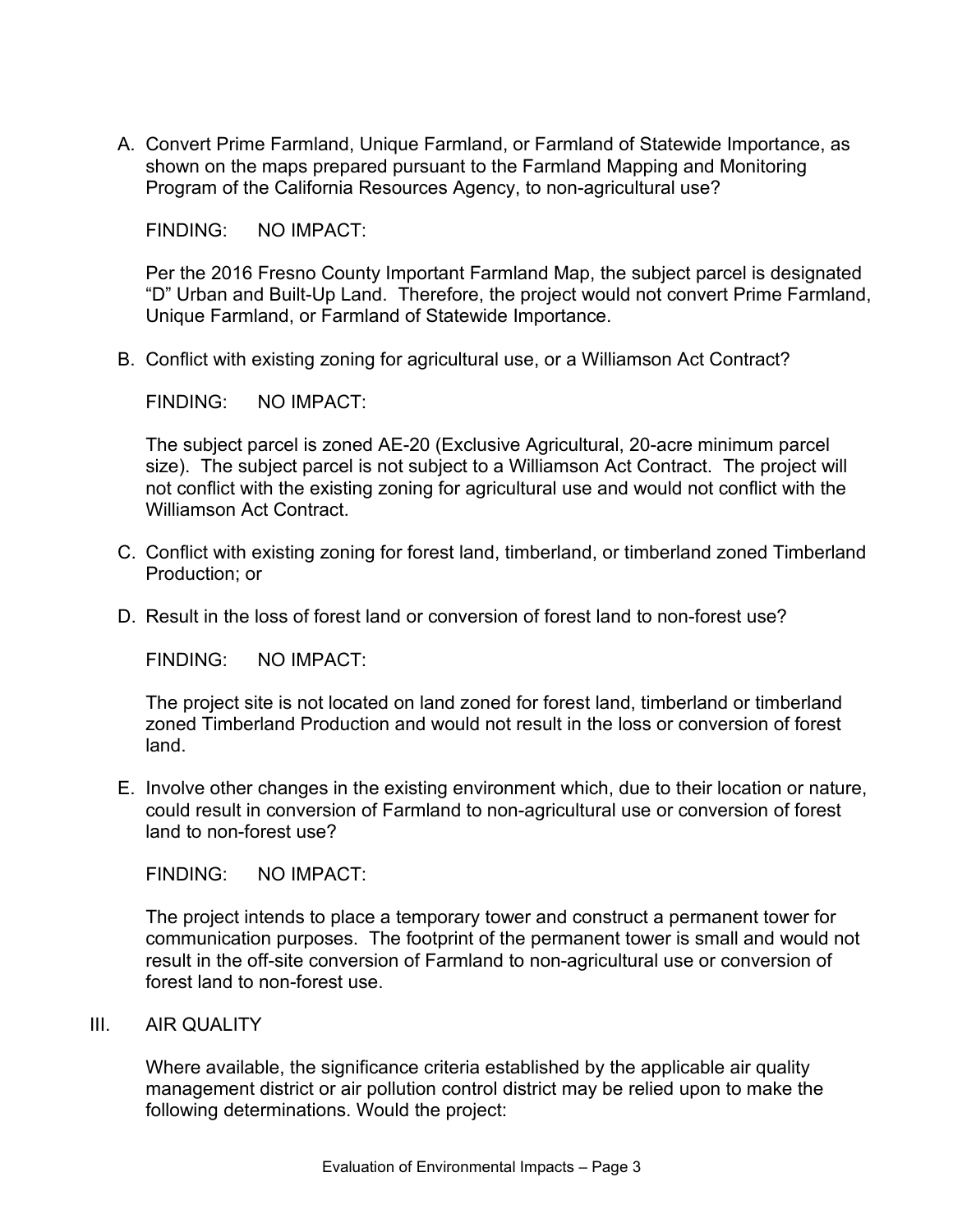- A. Conflict with or obstruct implementation of the applicable Air Quality Plan; or
- B. Result in a cumulatively considerable net increase of any criteria pollutant for which the project region is non-attainment under an applicable federal or state ambient air quality standard?

FINDING: LESS THAN SIGNIFICANT IMPACT:

The project has been routed to the San Joaquin Valley Air Pollution Control District (SJVAPCD) for review and comment. The SJVAPCD did not express concern with the project to indicate that the project would result in a conflict with an applicable Air Quality Plan or result in cumulatively considerable net increase of any criteria pollutant. Project construction is anticipated to result in minor temporary increases in criteria pollutants, however, the minor increases resulting from construction are not anticipated to result in a significant impact.

Per the Applicant's Operational Statement, the use of a backup generator is proposed in the event that the main electrical supply is interrupted. The use of a generator would result in an increase in criteria pollutants. This increase is anticipated to be temporary solution only when the main electrical supply is interrupted and would return to normal operation when the main electrical supply is restored. Therefore, although the use of the generator would result in the generation of criteria pollutants, this generation is not expected to be long-term or in an occasional use where a cumulatively considerable net increase of criteria pollutants would occur. The backup generator is only expected to be used during a time where the main electrical supply is interrupted, which is seen as not happening on an occasional basis.

- C. Expose sensitive receptors to substantial pollutant concentrations; or
- D. Result in other emissions (such as those leading to odors) adversely affecting a substantial number of people?

FINDING: LESS THAN SIGNIFICANT IMPACT:

As noted, the project anticipates the use of a backup generator in the event that the main electrical supply is interrupted. The backup generator is proposed to be located within the footprint of the communications facility. Emissions resulting from the use of the generator will result in noise and pollutant concentrations. The nearest sensitive receptor is located approximately 300 feet north of the location of the communication facility. The generator is not expected to only run when the main electrical supply is interrupted and be turned off when electrical supply is restored. In consideration of the limited use of the generator and proximity of the site to sensitive receptors, the project is not anticipated to result in substantial pollutant concentrations or adverse emissions and will have a less than significant impact.

# IV. BIOLOGICAL RESOURCES

Would the project: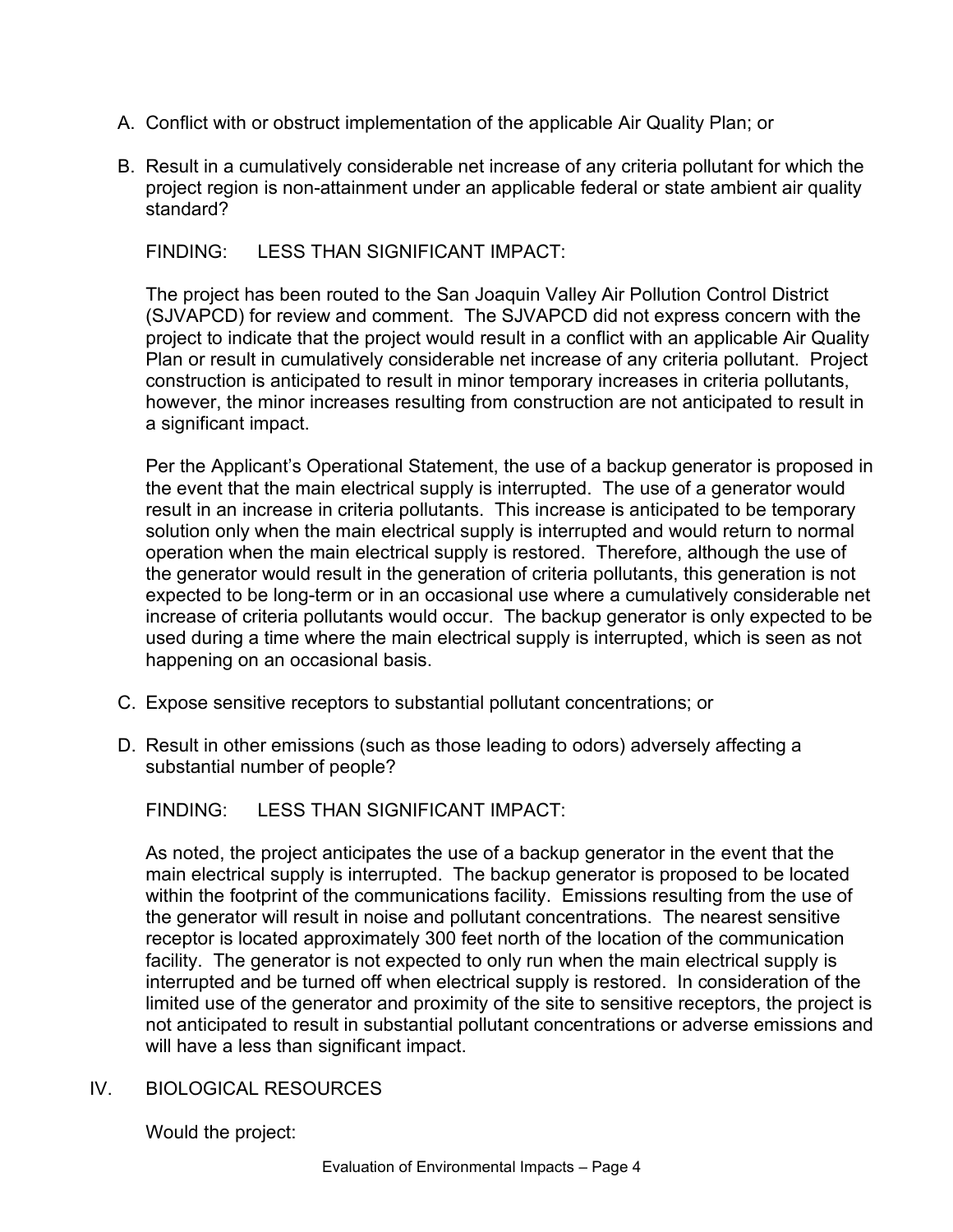A. Have a substantial adverse effect, either directly or through habitat modifications, on any species identified as a candidate, sensitive, or special-status species in local or regional plans, policies, or regulations, or by the California Department of Fish and Wildlife or U.S. Fish and Wildlife Service?

FINDING: NO IMPACT:

Per the California Natural Diversity Database, there are no reported occurrences of a special-status species encompassing the project site or located in vicinity of the project site.

Portions of the project site are already developed with a maintenance yard that is utilized by the County of Fresno. Additional human disturbance related to the existing agricultural operations and existing paved right-of-way provide further signs that occupation of the site by a special-status species is highly unlikely. The California Department of Fish and Wildlife (CDFW) and the U.S. Fish and Wildlife Service (USFWS) did not express concern with the project to indicate impacts to special-status species. Therefore, development of the project is not expected to negatively impact through habitat modification as the site is not occupied or has not significant habitat for special-status species.

- B. Have a substantial adverse effect on any riparian habitat or other sensitive natural community identified in local or regional plans, policies, regulations, or by the California Department of Fish and Wildlife or U.S. Fish and Wildlife Service; or
- C. Have a substantial adverse effect on state or federally-protected wetlands (including, but not limited to, marsh, vernal pool, coastal, etc.) through direct removal, filling, hydrological interruption, or other means?

FINDING: NO IMPACT:

According to the National Wetlands Inventory mapper web application, the project site does not contain wetlands. The project will not be located or affect any wetlands. No riparian habitat or other sensitive natural community was identified on the project site.

D. Interfere substantially with the movement of any native resident or migratory fish or wildlife species or with established native resident or migratory wildlife corridors, or impede the use of native wildlife nursery sites?

FINDING: NO IMPACT:

The project intends to construct a microwave tower and communications shelter on the subject parcel. The project does not cut off movement of the site for any wildlife resident. No migratory wildlife corridor or native wildlife nursery site was identified on the project site.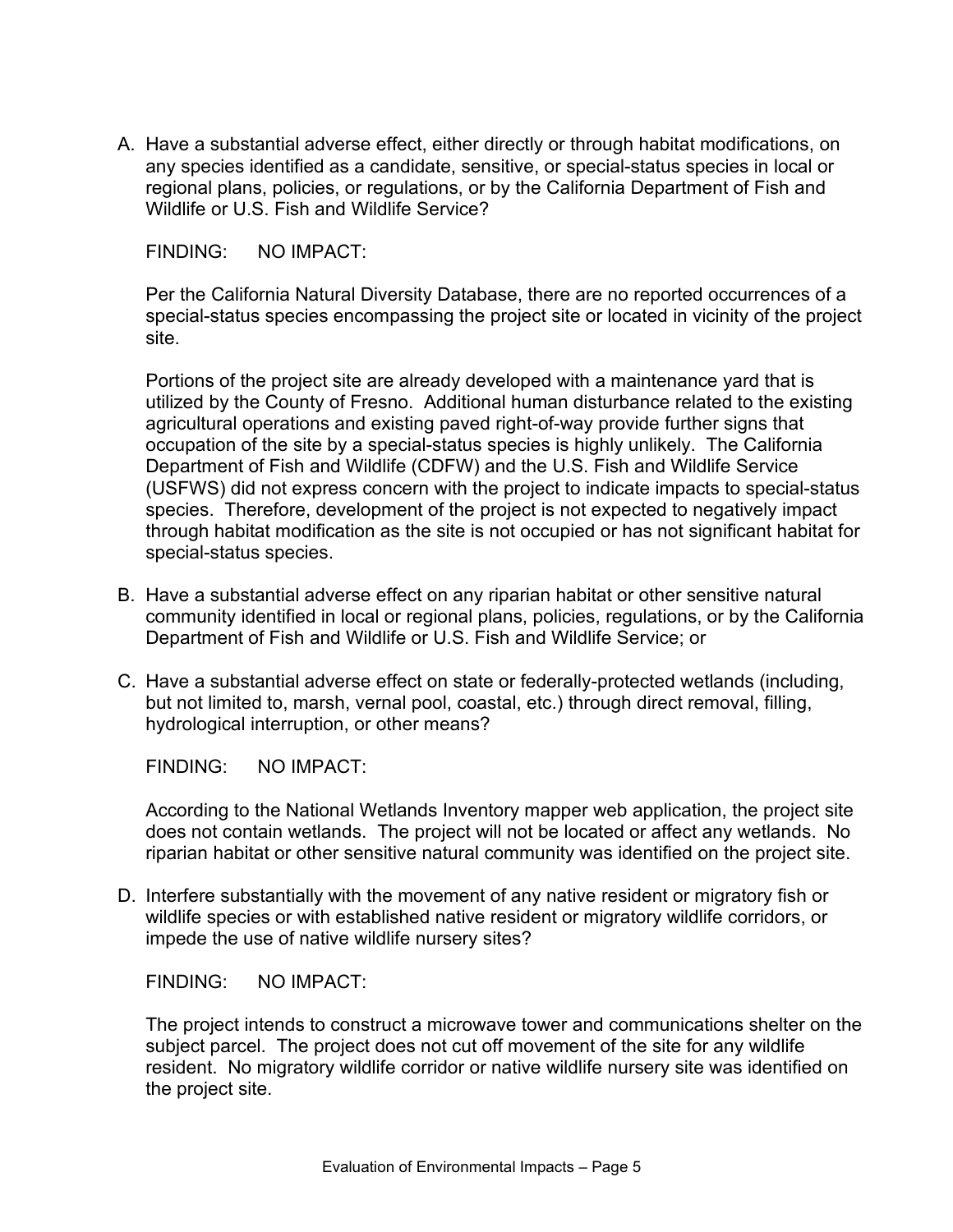- E. Conflict with any local policies or ordinances protecting biological resources, such as a tree preservation policy or ordinance; or
- F. Conflict with the provisions of an adopted Habitat Conservation Plan, Natural Community Conservation Plan, or other approved local, regional, or state Habitat Conservation Plan?

Reviewing Agencies and Departments did not identify a local policy or ordinance adopted for the protection of a biological resource that would be in conflict with the project proposal. No Habitat Conservation Plan, Natural Community Conservation Plan or other approved local, regional, or state Habitat Conservation Plans were identified as being in conflict with the project proposal.

V. CULTURAL RESOURCES

Would the project:

- A. Cause a substantial adverse change in the significance of a historical resource pursuant to Section 15064.5; or
- B. Cause a substantial adverse change in the significance of an archaeological resource pursuant to Section 15064.5; or
- C. Disturb any human remains, including those interred outside of formal cemeteries?

FINDING: LESS THAN SIGNIFICANT IMPACT WITH MITIGATION INCORPORATED:

The project intends to develop a microwave tower and communications facility on land that has already be disturbed through the development of right-of-way and the existing County-maintenance yard. No reviewing Agencies and Departments express concern with the project to indicate that a cultural or historical resource is present on the site and would be affected by the project proposal. However, a mitigation measure will be implemented in the event that a cultural resource is identified during ground-disturbing activities related to project development.

### *\* Mitigation Measure(s)*

*1. In the event that cultural resources are unearthed during ground-disturbing activities, all work shall be halted in the area of the find. An Archeologist shall be called to evaluate the findings and make any necessary mitigation recommendations. If human remains are unearthed during ground-disturbing activities, no further disturbance is to occur until the Fresno County Sheriff-Coroner has made the necessary findings as to origin and disposition. All normal evidence procedures should be followed by photos, reports, video, etc. If such remains are determined to be Native American, the Sheriff-Coroner must notify the Native American Commission within 24 hours.*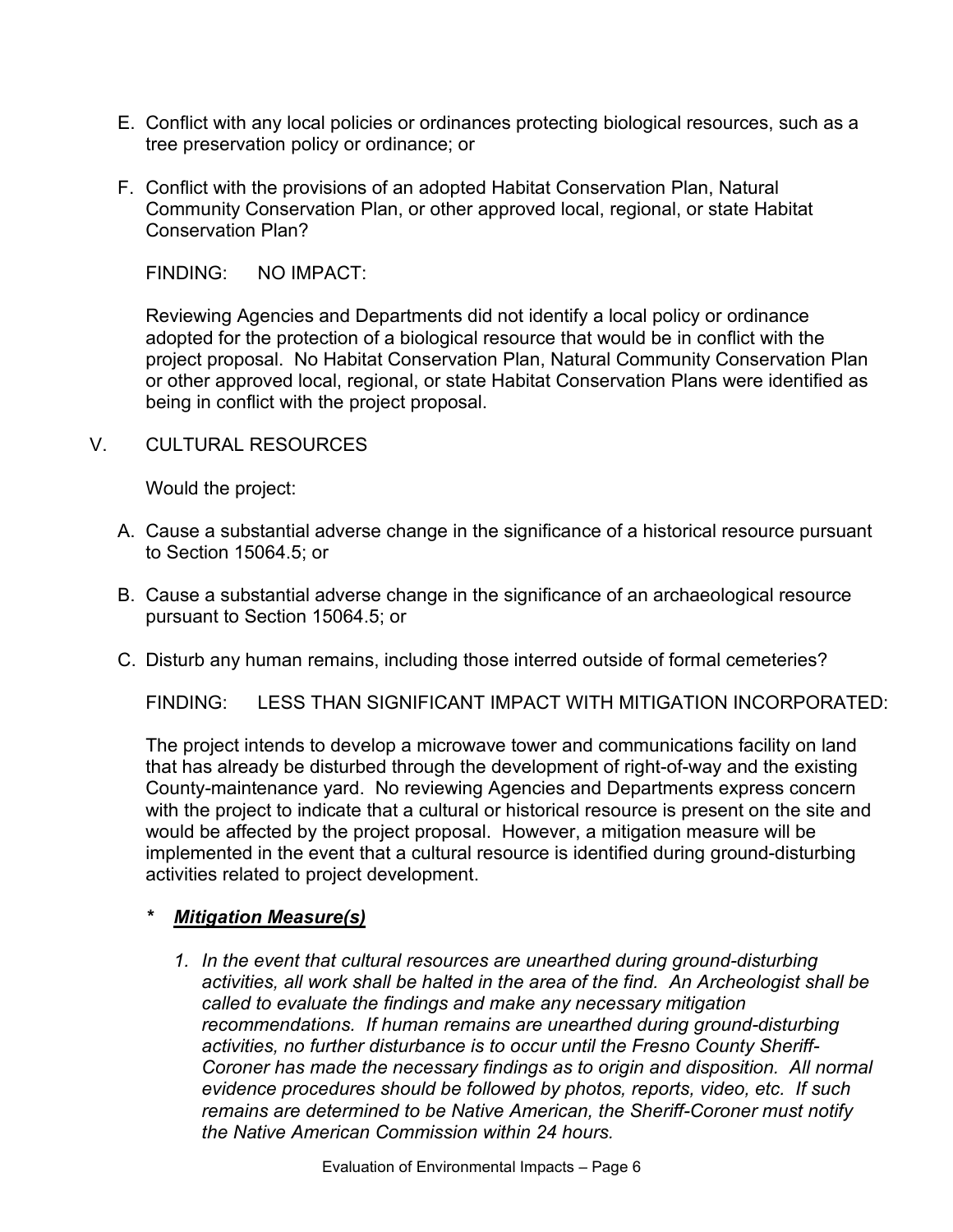VI. ENERGY

Would the project:

- A. Result in potentially significant environmental impact due to wasteful, inefficient, or unnecessary consumption of energy resources, during project construction or operation; or
- B. Conflict with or obstruct a state or local plan for renewable energy or energy efficiency?

FINDING: NO IMPACT:

The project will be built to current building code standards which would take into consideration applicable energy efficiency standards. The project construction and operation would not result in a potentially significant impact due to wasteful, inefficient, or unnecessary consumption of energy resources. No state or local plan for renewable energy or energy efficiency was identified during Agency and Department review.

VII. GEOLOGY AND SOILS

Would the project:

- A. Directly or indirectly cause potential substantial adverse effects, including the risk of loss, injury, or death involving:
	- 1. Rupture of a known earthquake fault, as delineated on the most recent Alquist-Priolo Earthquake Fault Zoning Map issued by the State Geologist for the area or based on other substantial evidence of a known fault?

FINDING: NO IMPACT:

According to Figure 9-2 of the Fresno County General Plan Background Report and the California Department of Conservation Earthquake Hazard Zone Application (EQ Zapp), the project is not located on a known earthquake fault zone.

- 2. Strong seismic ground shaking?
- 3. Seismic-related ground failure, including liquefaction?

FINDING: NO IMPACT:

Per Figure 9-5 of the Fresno County General Plan Background Report (FCGPBR), the project site is located on land designated as having a 40%-60% chance of reaching peak horizontal ground acceleration assuming a 10% probability of a seismic hazard in 50 years. In considering the lower chance of reaching peak horizontal ground acceleration and mandatory compliance of the development with the California Building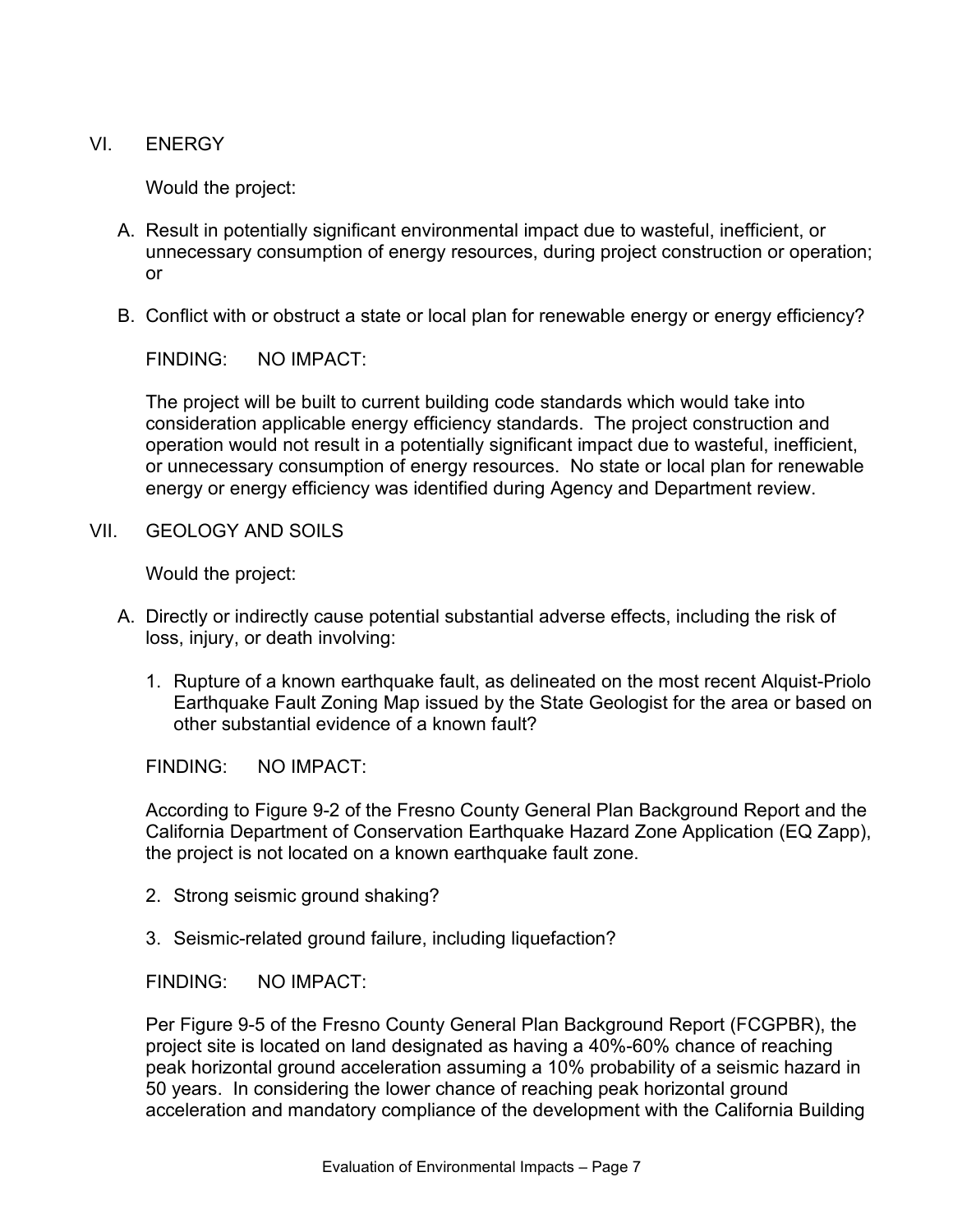Code, there is minimal adverse risks associated with the project related to strong seismic ground shaking or seismic-related ground failure.

4. Landslides?

FINDING: NO IMPACT:

Figure 9-6 of the FCGPBR indicates that the project site is not located in a moderate or high landslide hazard area.

B. Result in substantial soil erosion or loss of topsoil?

FINDING: NO IMPACT:

The project would result in the development of the site where impervious surface would be added, and a loss of topsoil would occur. The subject site is relatively flat with small changes in elevation occurring eastward towards the Kings River. The project would not result in a loss of topsoil or soil erosion where a significant risk of loss, injury, or death would occur.

C. Be located on a geologic unit or soil that is unstable, or that would become unstable as a result of the project, and potentially result in on- or off-site landslide, lateral spreading, subsidence, liquefaction, or collapse?

FINDING: NO IMPACT:

No geologic unit or unstable soil was identified on the project site.

C. Be located on expansive soil as defined in Table 18-1-B of the Uniform Building Code (1994), creating substantial direct or indirect risks to life or property?

FINDING: NO IMPACT:

Per Figure 7-1 of the Fresno County General Plan Background Report (FCGPBR), the project site is not located on soils exhibiting moderately high to high expansion potential.

- D. Have soils incapable of adequately supporting the use of septic tanks or alternative waste water disposal systems where sewers are not available for the disposal of waste water; or
- E. Directly or indirectly destroy a unique paleontological resource or site or unique geologic feature?

FINDING: NO IMPACT: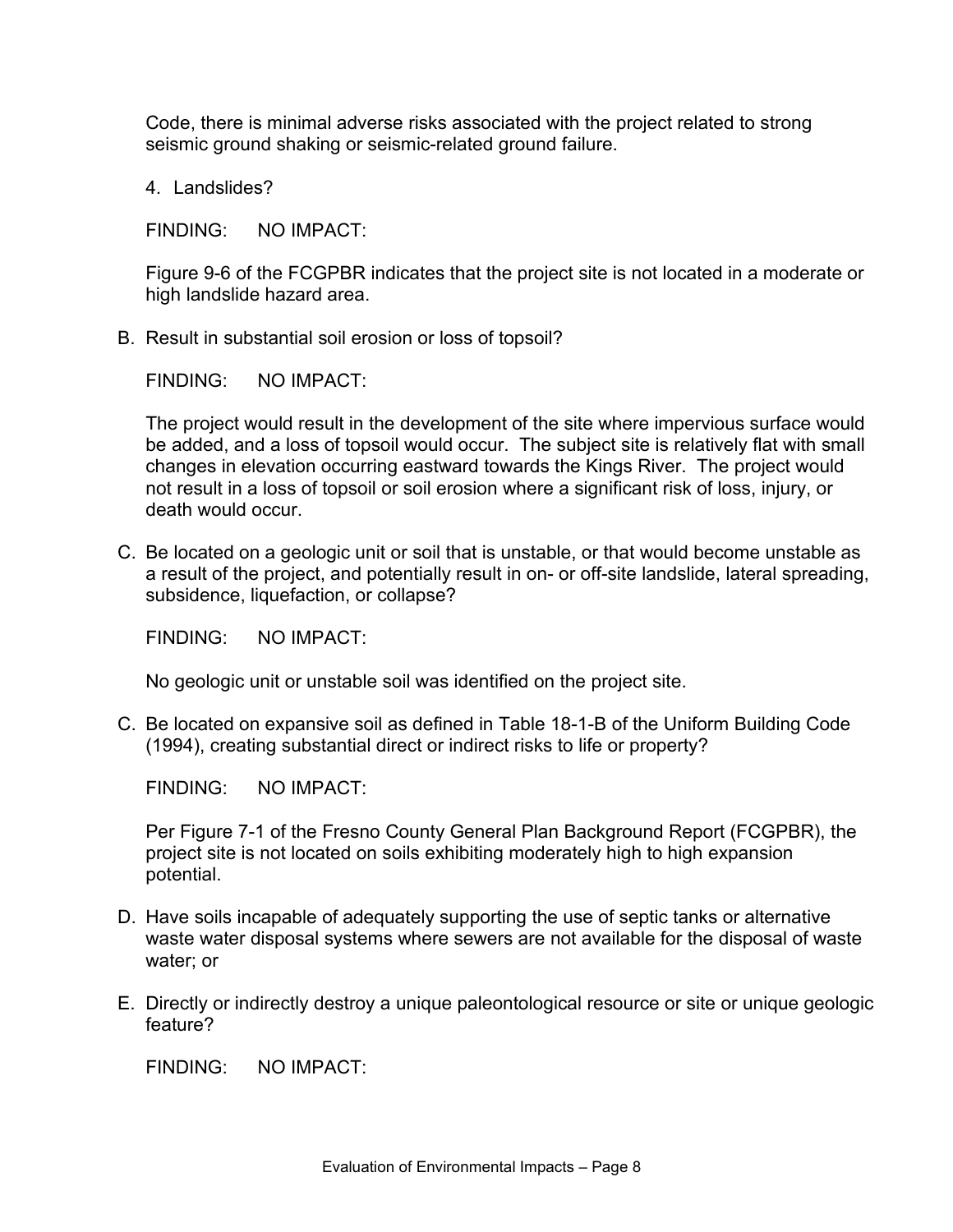The project does not propose the development or use of a septic system or alternative waste water disposal system. There were no unique paleontological resource or unique geologic feature identified on the project site.

### VIII. GREENHOUSE GAS EMISSIONS

Would the project:

- A. Generate greenhouse gas emissions, either directly or indirectly, that may have a significant impact on the environment; or
- B. Conflict with an applicable plan, policy or regulation adopted for the purpose of reducing the emissions of greenhouse gases?

FINDING: LESS THAN SIGNIFICANT IMPACT:

Project construction is expected to generate greenhouse gas emissions. Long-term project operation is expected to rely on existing electrical infrastructure and not produce greenhouse gas emissions that may have a significant impact on the environment. In the event that a interruption of electricity to the site occurs, a backup generator is proposed to be installed so that the facility may continue to operate. Use of the generator would result in greenhouse gas emissions, however, the use of the generator is not anticipated to be for long-term use and would be discontinued when electrical services are restored. Therefore, in anticipation of construction emissions and potential use of the backup generator, these instances would not result a significant generation of greenhouse gas emission where a significant impact would occur. Reviewing Agencies and Departments did not express concern with the project to indicate that a conflict with an applicable plan, policy, or regulation adopted for the purpose of reducing the emissions of greenhouse gases exists as a result of the project.

### VIII. HAZARDS AND HAZARDOUS MATERIALS

Would the project:

- A. Create a significant hazard to the public or the environment through the routine transport, use, or disposal of hazardous materials; or
- B. Create a significant hazard to the public or the environment through reasonably foreseeable upset and accident conditions involving the release of hazardous materials into the environment?

FINDING: NO IMPACT:

The project proposes to develop a microwave tower and communications shelter on the subject site. Operation of the tower does not anticipate the use of a hazardous material or production of a hazardous waste. The only likely material to be on hand would be fuel for the backup generator, however, the use of this fuel would not require large enough quantities where a significant hazard to the public would occur. Storage and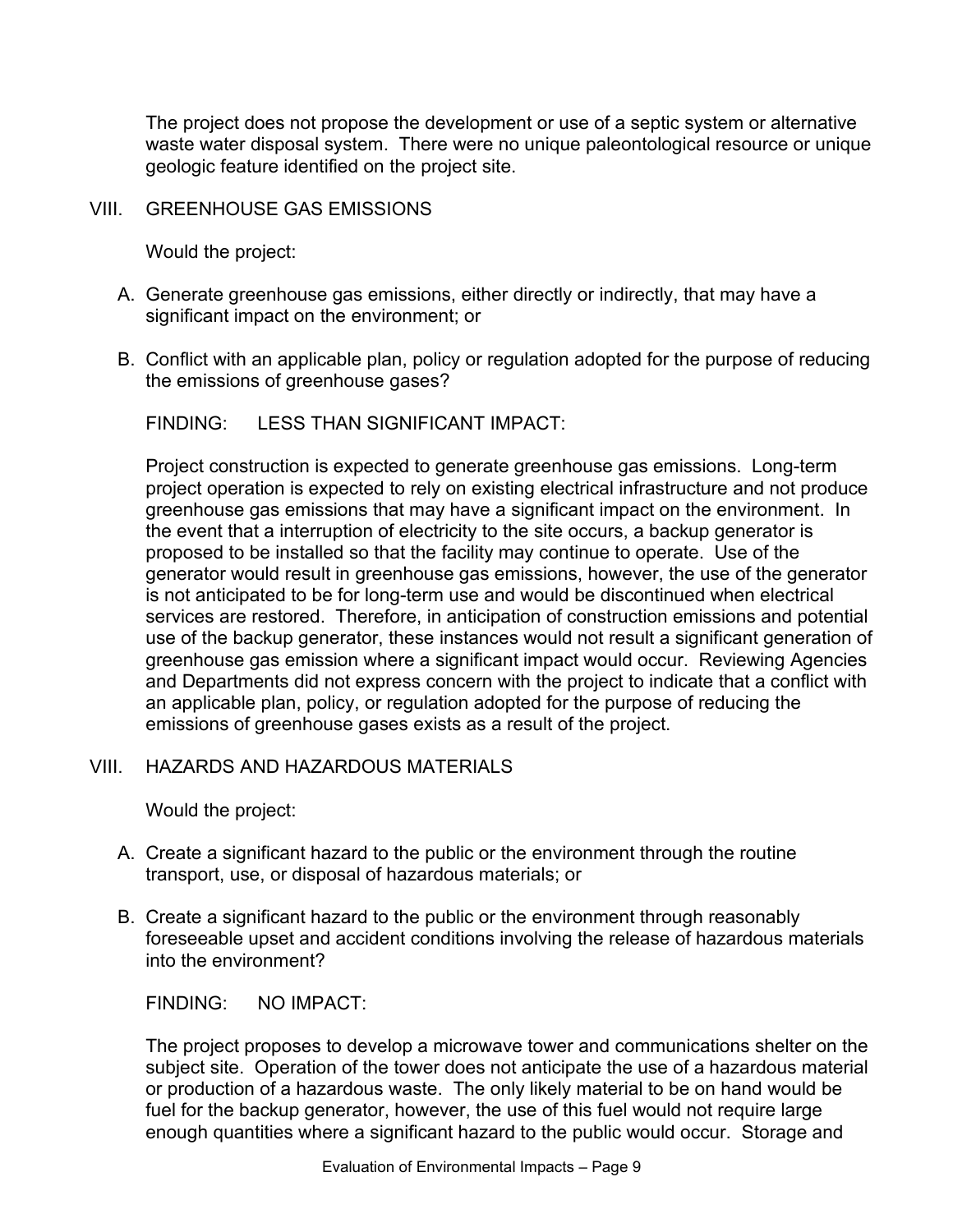handling of fuel for a backup generator is subject to state and local regulations and would not result in a significant hazard to the public. As the backup generator and associated fuel is expected to run only during times when the main power supply is interrupted which is not likely to occur, the project will not cause a significant hazard.

C. Emit hazardous emissions or handle hazardous or acutely hazardous materials, substances, or waste within one-quarter mile of an existing or proposed school?

FINDING: NO IMPACT:

The project site is not located within one-quarter mile of an existing or proposed school. For reference, Biola-Pershing Elementary is located approximately 0.45-miles north of the site. As noted, the project is not anticipating use of the backup generator and associated fuel and would not emit hazardous emissions within one-quarter mile of a school.

D. Be located on a site which is included on a list of hazardous materials sites compiled pursuant to Government Code Section 65962.5 and, as a result, would it create a significant hazard to the public or the environment?

FINDING: NO IMPACT:

According to the NEPAssist Database, the project site is not located on a listed hazardous materials site and the project would not result or create a significant hazard to the public or the environment.

E. For a project located within an airport land use plan or, where such a plan has not been adopted, within two miles of a public airport or public use airport, would the project result in a safety hazard or excessive noise for people residing or working in the project area?

FINDING: NO IMPACT:

The project site is not located within two miles of a public airport or public use airport.

- F. Impair implementation of or physically interfere with an adopted emergency response plan or emergency evacuation plan; or
- G. Expose people or structures, either directly or indirectly, to a significant risk of loss, injury or death involving wildland fires?

FINDING: NO IMPACT:

Reviewing Agencies and Departments did not identify any conflict with the project and any adopted emergency response plan or emergency evacuation plan. Additionally, no concerns were expressed that the project would result in a significant risk of loss, injury, or death involving wildland fires.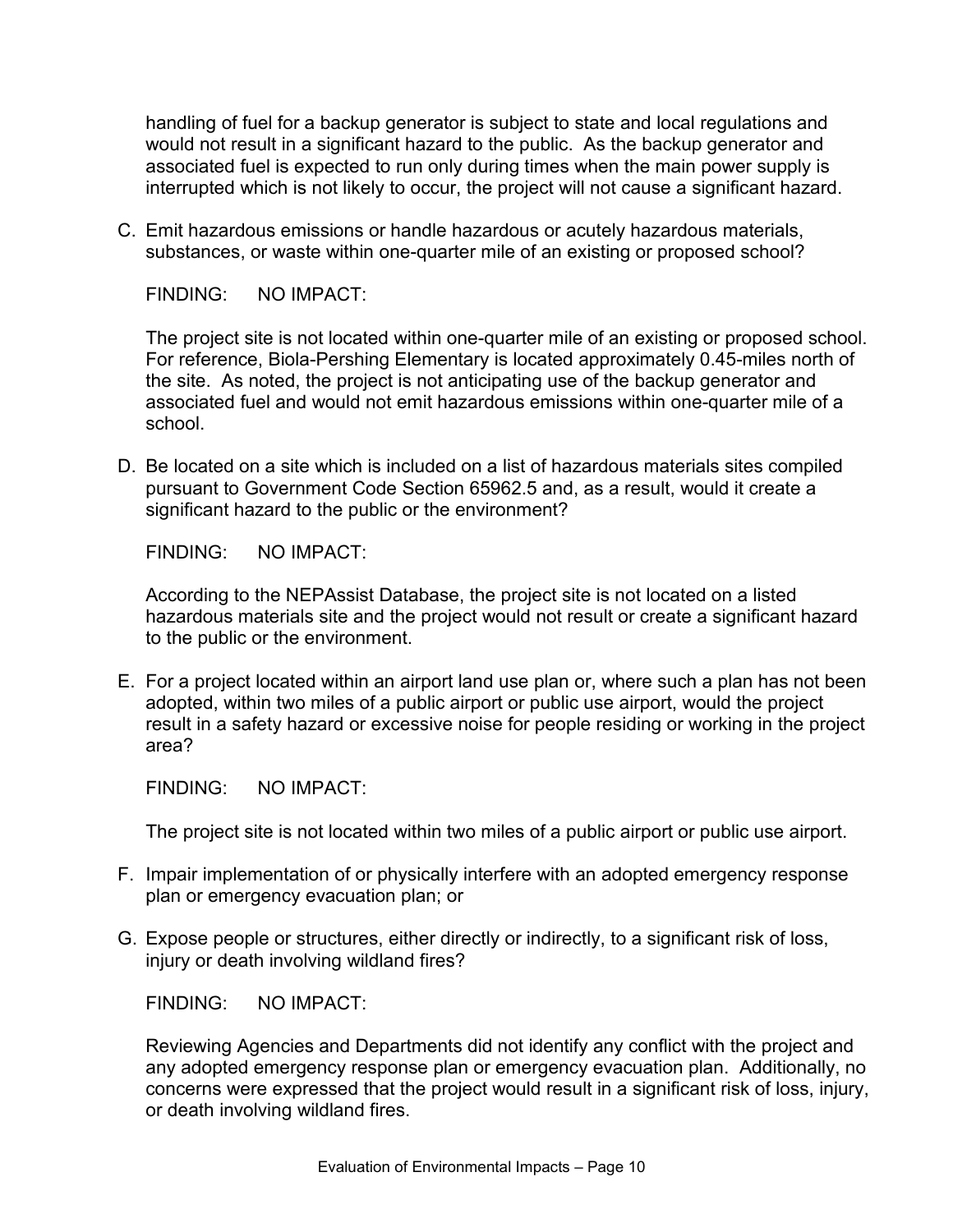# X HYDROLOGY AND WATER OUALITY

Would the project:

- A. Violate any water quality standards or waste discharge requirements or otherwise substantially degrade surface or ground water quality; or
- B. Substantially decrease groundwater supplies or interfere substantially with groundwater recharge such that the project may impede sustainable groundwater management of the basin?

FINDING: NO IMPACT:

The project proposes to construct an unmanned communications facility consisting of a microwave tower and communications shelter. The use is anticipated to be unmanned and operated remotely. The project does not propose the use of water resources and would not violate water quality standards, waste discharge requirements or substantially degrade surface or ground water quality. With the project not utilizing water supplies, no impact to groundwater supplies or groundwater recharge would occur.

- C. Substantially alter the existing drainage pattern of the site or area, including through the alteration of the course of a stream or river or through the addition of impervious surfaces, in a manner which would result in substantial erosion or siltation on or off site?
	- 1. Result in substantial erosion or siltation on- or off-site;
	- 2. Substantially increase the rate or amount of surface runoff in a manner which would result in flooding on- or offsite?
	- 3. Create or contribute runoff water which would exceed the capacity of existing or planned stormwater drainage systems or provide substantial additional sources of polluted runoff?

FINDING: NO IMPACT:

The project anticipates the development of a new tower and equipment shelter. The most substantial addition of impervious surface would be the equipment shelter which is proposed to be a 40-foot by 15-foot structure. The proposed facility is located on relatively flat land and does not anticipate substantial erosion or siltation events occurring as a result of the project. Surface runoff is anticipated to be kept onsite per County of Fresno standards and is not expected to result in flooding on- or offsite. Reviewing Agencies and Departments did not express concern with the project to indicate that the project would result in runoff water contributions that would exceed the capacity of existing or planned stormwater drainage systems or provide additional sources of polluted runoff.

4. Impede or redirect flood flows?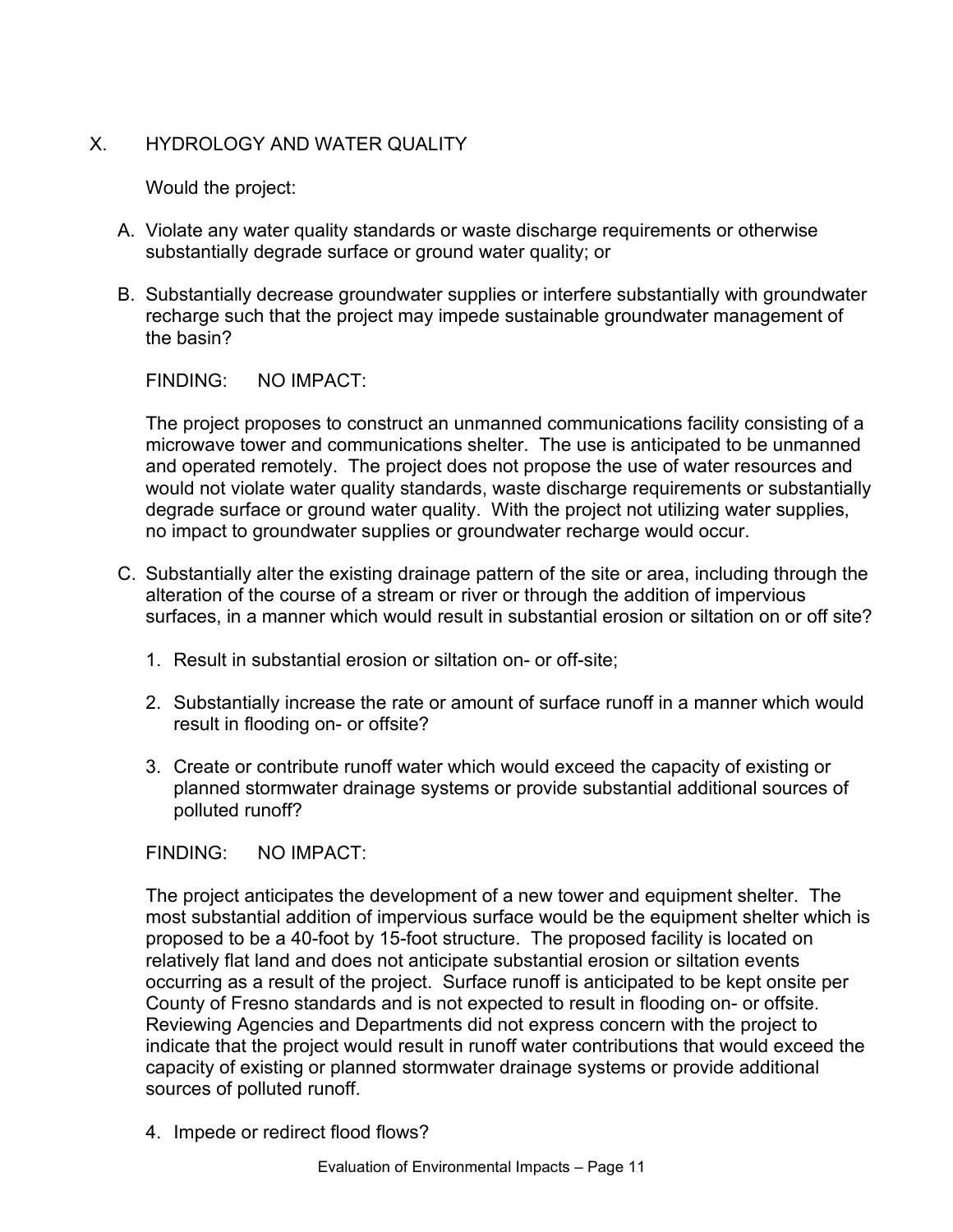According to FEMA FIRM Panel C2680H, the project site is not located within a flood hazard area and therefore would not impede or redirect flood flows.

D. In flood hazard, tsunami, or seiche zones, risk release of pollutants due to project inundation?

FINDING: NO IMPACT:

As noted, the project site is not located within a flood hazard area and would not increase the risk of release of pollutants due to project inundation. Additionally, the project site is not located near a body of water where a tsunami or seiche risk is prevalent.

E. Conflict with or obstruct implementation of a water quality control plan or sustainable groundwater management plan?

FINDING: NO IMPACT:

The project does not anticipate the use of water resources and would not contribute to a degradation of water quality. Reviewing Agencies and Departments did not express concern with the project in regard a conflict with a water quality control plan or sustainable groundwater management plan.

XI. LAND USE AND PLANNING

Would the project:

A. Physically divide an established community?

FINDING: NO IMPACT:

The project anticipates placement of a temporary tower and construction of a permanent tower. The project will not physically divide an established community.

B. Cause a significant environmental impact due to a conflict with any land use plan, policy, or regulation adopted for the purpose of avoiding or mitigating an environmental effect?

FINDING: NO IMPACT:

There were no land use plans, policies, or regulations for the purpose of avoiding or mitigating an environmental effect identified in the Fresno County General Plan as being in conflict with the project proposal.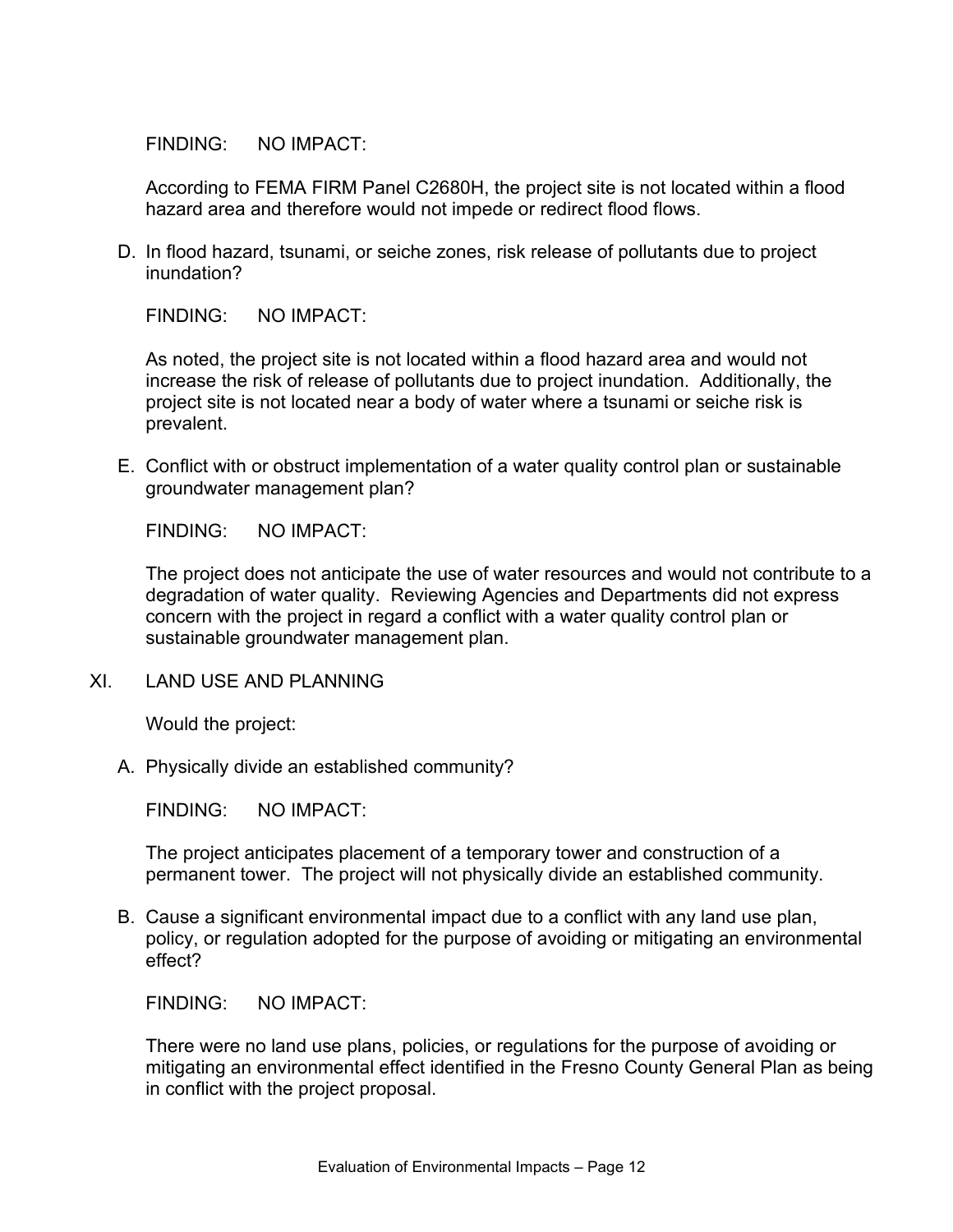## XII. MINERAL RESOURCES

Would the project:

- A. Result in the loss of availability of a known mineral resource that would be of value to the region and the residents of the state; or
- B. Result in the loss of availability of a locally-important mineral resource recovery site delineated on a local General Plan, Specific Plan or other land use plan?

FINDING: NO IMPACT:

Figure 7-7 and 7-8 of the Fresno County General Plan Background Report (FCGPBR) depicts mineral resource locations and principal mineral producing locations within the County of Fresno. The project site is not located on or near an identified mineral resource or mineral producing site.

XIII. NOISE

Would the project result in:

- A. Generation of a substantial temporary or permanent increase in ambient noise levels in the vicinity of the project in excess of standards established in the local general plan or noise ordinance, or applicable standards of other agencies; or
- B. Generation of excessive ground-borne vibration or ground-borne noise levels?

FINDING: LESS THAN SIGNIFICANT IMPACT:

The project involves the construction and operation of a microwave tower and associated communications equipment. Noise levels and vibrations associated with the project are not expected to result in significant impacts. The proposed backup generator would result in an increase noise levels and vibration, however, in consideration of the nature of use related to the backup generator, the noise level increase is not anticipated to result in significant impacts on sensitive receptors in vicinity of the project site. As noted, the backup generator is anticipated to be utilized when the main power source for the tower is interrupted. This situation is not expected to occur in regular intervals where an impact on sensitive receptors would be significant.

C. For a project located within the vicinity of a private airstrip or an airport land use plan or, where such a plan has not been adopted, within two miles of a public airport or public use airport, would the project expose people residing or working in the project area to excessive noise levels; or

FINDING: NO IMPACT:

The project site is not located within two miles of a public airport or public use airport. The project site is not located in an airport land use plan.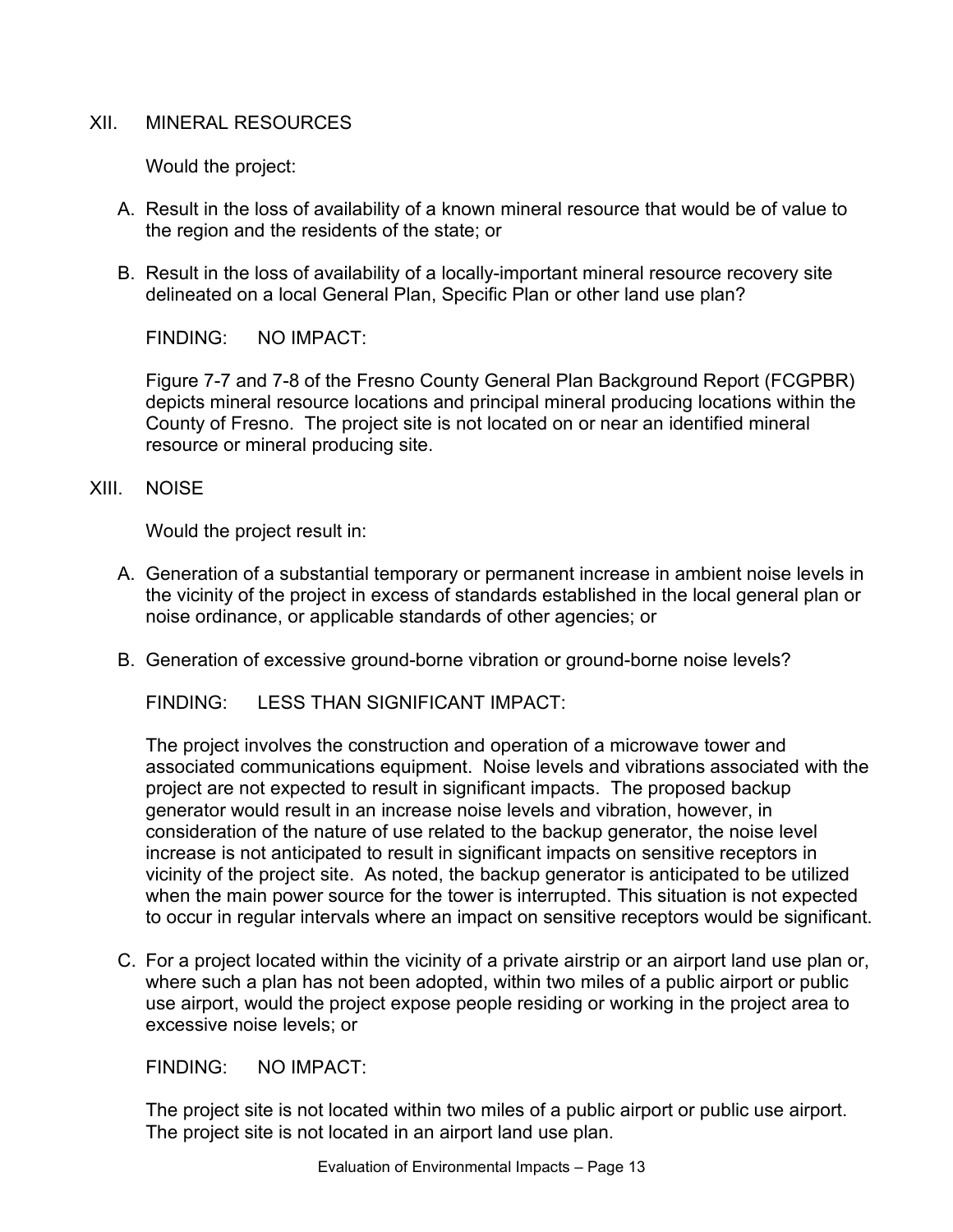#### XIV. POPULATION AND HOUSING

Would the project:

- A. Induce substantial unplanned population growth in an area, either directly (for example, by proposing new homes and businesses) or indirectly (for example, through extension of roads or other infrastructure)?; or
- B. Displace substantial numbers of existing people or housing, necessitating the construction of replacement housing elsewhere?

FINDING: NO IMPACT:

The project proposes to develop a site already utilized for a maintenance yard. The project will not induce unplanned population growth in the area. The project would not displace a substantial number of people or housing.

XV. PUBLIC SERVICES

Would the project:

- A. Result in substantial adverse physical impacts associated with the provision of new or physically-altered governmental facilities, or the need for new or physically-altered governmental facilities, the construction of which could cause significant environmental impacts, in order to maintain acceptable service ratios, response times or other performance objectives for any of the public services?
	- 1. Fire protection;
	- 2. Police protection;
	- 3. Schools;
	- 4. Parks; or
	- 5. Other public facilities?

FINDING: NO IMPACT:

Reviewing agencies and departments did not provide concerns regarding the project where additional governmental facilities or alteration to existing governmental facilities are needed. The Fresno County Fire Protection District provided comments referencing Fire Code requirements when a building permit is issued for the project.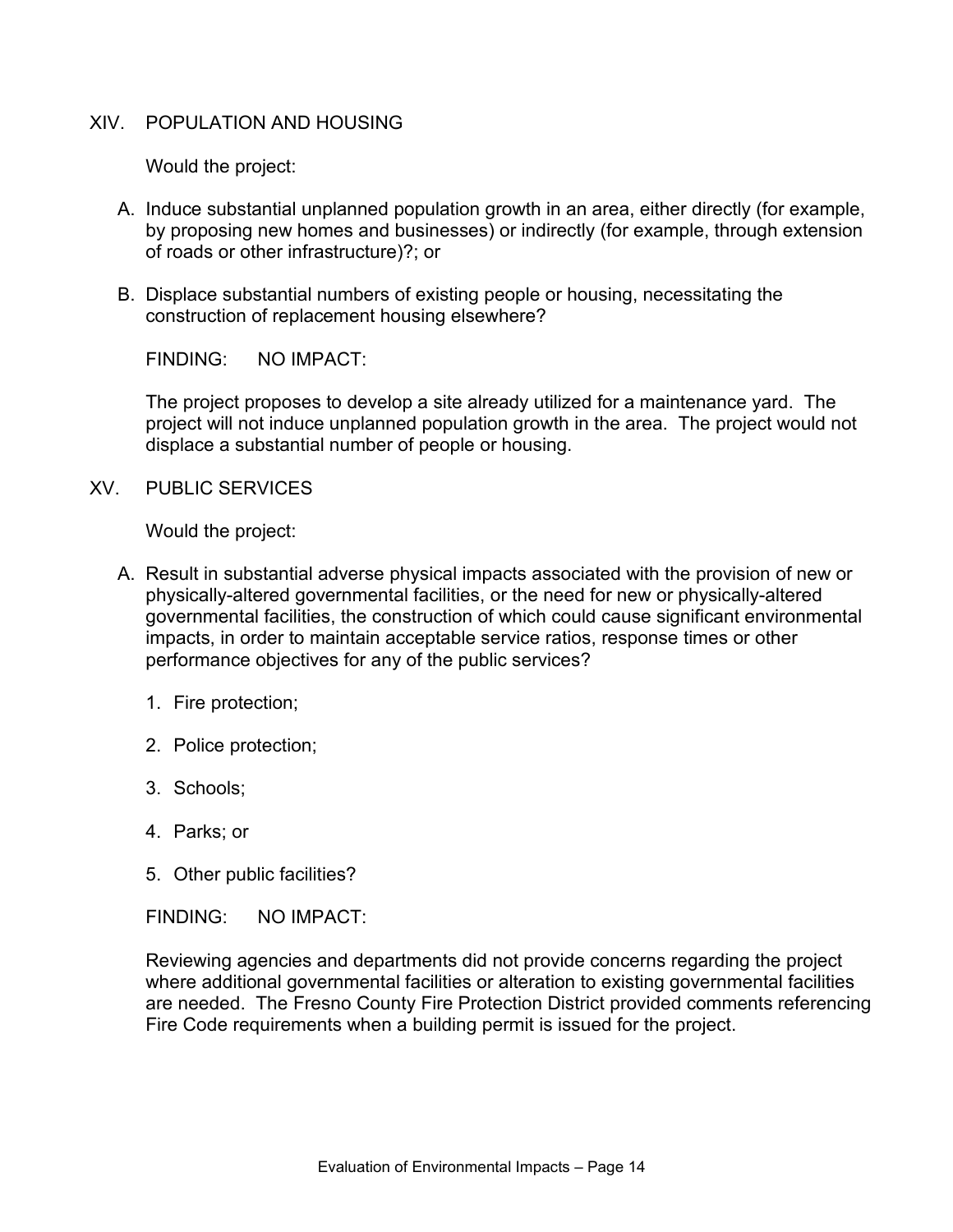#### XVI. RECREATION

Would the project:

- A. Increase the use of existing neighborhood and regional parks or other recreational facilities such that substantial physical deterioration of the facility would occur or be accelerated; or
- B. Include recreational facilities or require the construction or expansion of recreational facilities, which might have an adverse physical effect on the environment?

FINDING: NO IMPACT:

The project intends to develop a microwave tower and communications shelter. The use is intended to be unmanned with maintenance work being the only time where employees would be present. Therefore, the project is not expected to increase the use of existing neighborhood and regional parks and does not include the construction or expansion of recreational facilities.

XVI. TRANSPORTATION

Would the project:

- A. Conflict with a program, plan, ordinance, or policy addressing the circulation system, including transit, roadway, bicycle and pedestrian facilities; or
- B. Would the project conflict or be inconsistent with CEQA Guidelines section 15064.3, subdivision (b)?

FINDING: NO IMPACT:

Per the Applicant's Operational Statement, there are two employees that access the existing maintenance yard. The project does anticipate the occasional maintenance trip for the facility; however, the volume of maintenance trips is not expected to result in impacts related to vehicle miles traveled or any County-adopted program, plan, ordinance, or policy addressing the circulation system. Reviewing Agencies and Departments did not express concern with the project in terms of a transportation impact resulting from the project.

- C. Substantially increase hazards due to a geometric design feature (e.g., sharp curves or dangerous intersections) or incompatible uses (e.g., farm equipment)?; or
- D. Result in inadequate emergency access?

FINDING: NO IMPACT: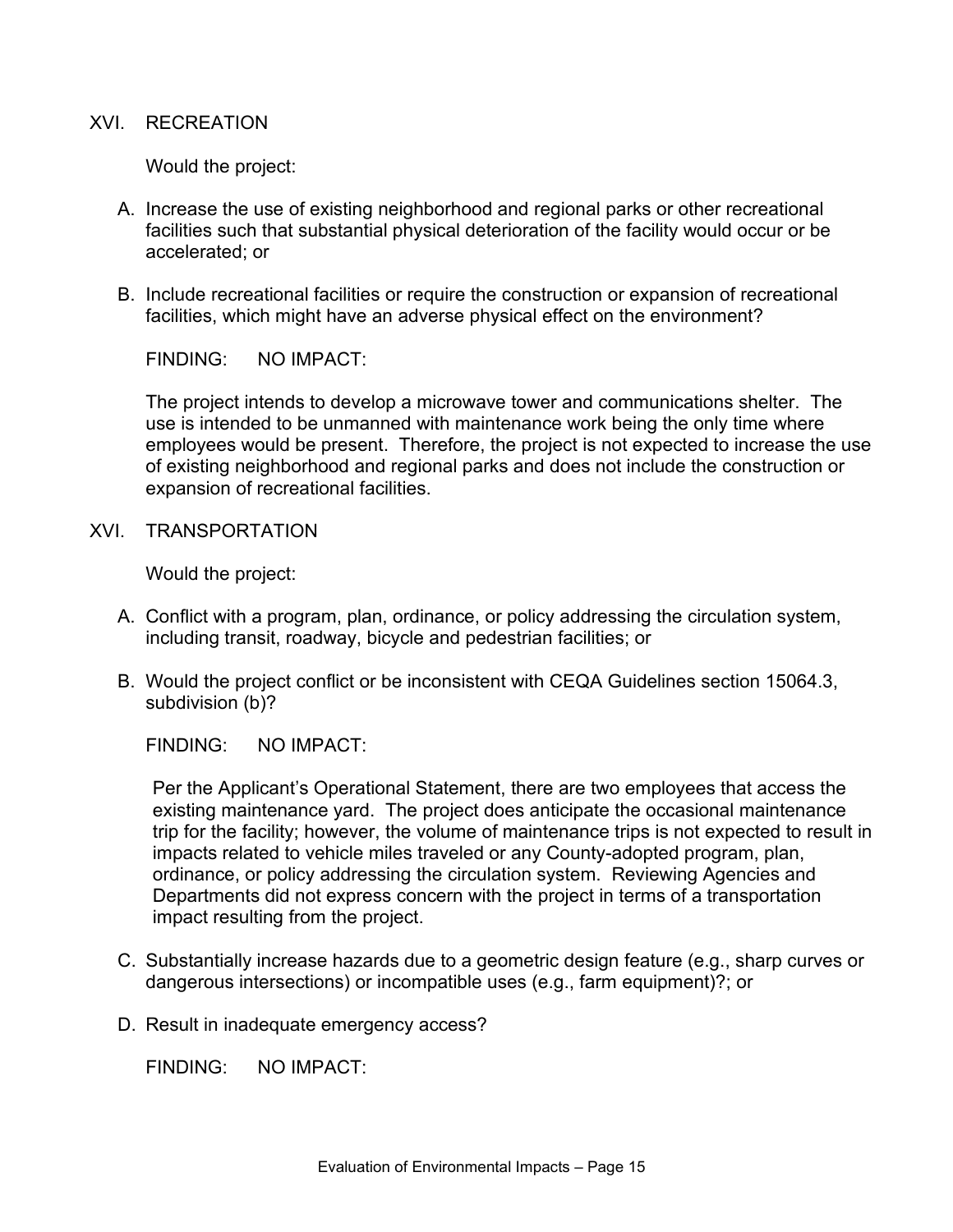Reviewing Agencies and Departments did not express concern with the project design or access to indicate that a hazard due to design features or inadequate emergency access will result from the project.

# XVIII. TRIBAL CULTURAL RESOURCES

Would the project:

- A. Would the project cause a substantial adverse change in the significance of a tribal cultural resource, defined in Public Resources Code section 21074 as either a site, feature, place, cultural landscape that is geographically defined in terms of the size and scope of the landscape, sacred place, or object with cultural value to a California Native American tribe, and that is:
	- 1. Listed or eligible for listing in the California Register of Historical Resources, or in a local register of historical resources as defined in Public Resources Code section 5020.1(k), or
	- 2. A resource determined by the lead agency, in its discretion and supported by substantial evidence, to be significant pursuant to criteria set forth in subdivision (c) of Public Resources Code Section 5024.1. In applying the criteria set forth in subdivision (c) of Public Resource Code Section 5024.1, the lead agency shall consider the significance of the resource to a California Native American tribe?

# FINDING: LESS THAN SIGNIFICANT IMPACT WITH MITIGATION INCORPORATED:

Participating California Native American Tribes were notified of the project proposal and given the opportunity to enter into consultation with the County of Fresno in addressing potential tribal cultural resources occurring on the project site. No notified California Native American Tribe expressed concern with the project and did not enter into consultation. The subject parcel has been previously disturbed. No reviewing Agency or Department provided comments to indicate that a listed or eligible historical resource is located on the project site. A Mitigation Measure will be implemented to establish procedure for the addressing of a tribal cultural resource, should it be identified during ground disturbing activities related to the project.

### *\* Mitigation Measure(s)*

### *1. See Section V. Cultural Resources Mitigation Measure #1*

# XIX. UTILITIES AND SERVICE SYSTEMS

Would the project:

A. Require or result in the relocation or construction of new or expanded water, wastewater treatment or storm water drainage, electric power, natural gas, or telecommunications facilities, the construction or relocation of which could cause significant environmental effects?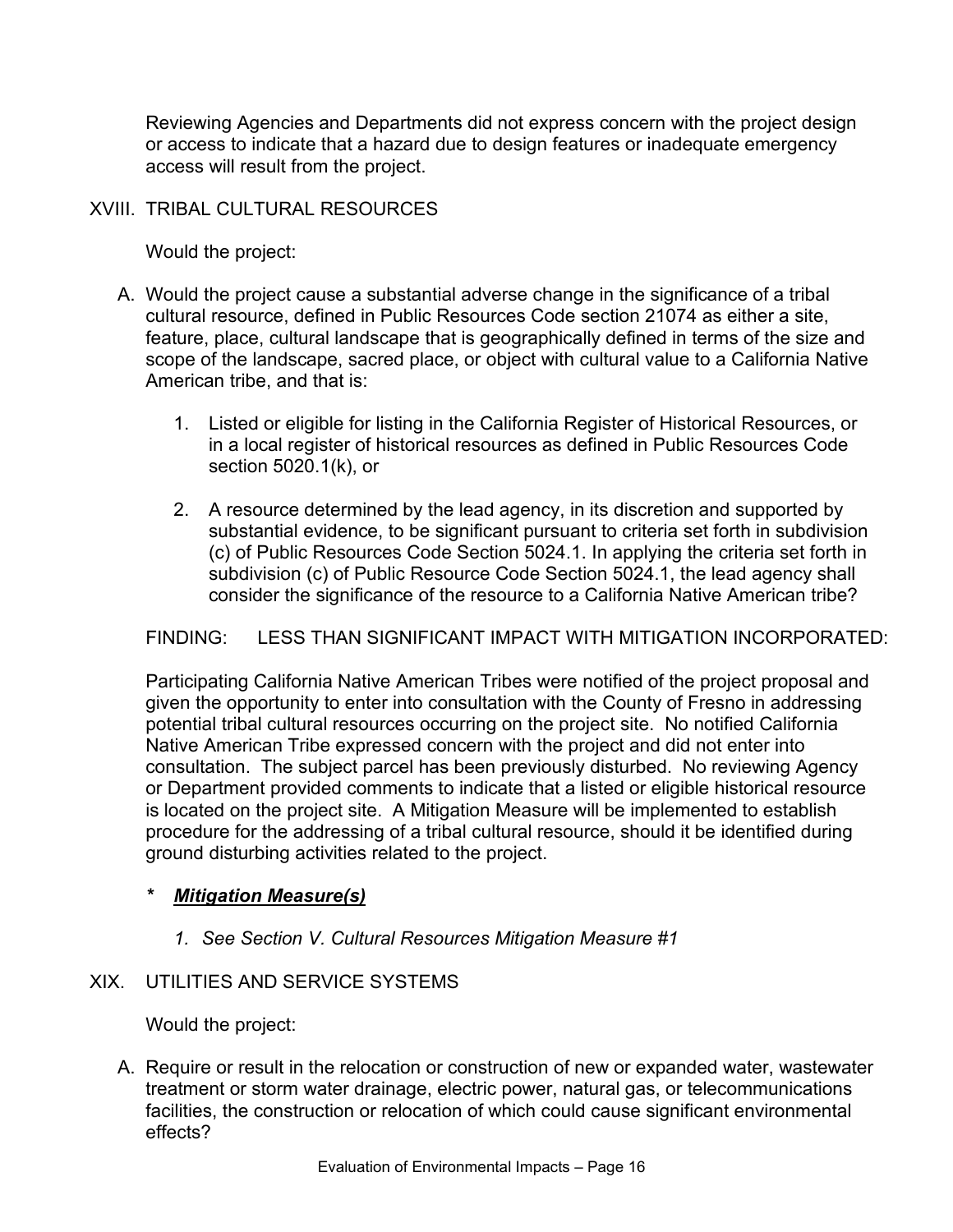The project proposes to construct a new telecommunication facility consisting of a microwave tower and communications equipment shelter. Reviewing Agencies and Departments did not identify any significant environmental effects as a result of the project.

B. Have sufficient water supplies available to serve the project and reasonably foreseeable future development during normal, dry and multiple dry years?

FINDING: NO IMPACT:

The project intends to develop an unmanned telecommunication facility. The proposed use would not utilize water resources for the operation and would not have an impact on water supplies.

C. Result in a determination by the wastewater treatment provider which serves or may serve the project that it has adequate capacity to serve the project's projected demand in addition to the provider's existing commitments?

FINDING: NO IMPACT:

The project does not propose the development of a wastewater treatment system and would not have employees onsite where wastewater generation would occur. Therefore, the project does not necessitate a wastewater treatment provider.

- D. Generate solid waste in excess of State or local standards, or in excess of the capacity of local infrastructure, or otherwise impair the attainment of solid waste reduction goals; or
- E. Comply with federal, state, and local management and reduction statutes and regulations related to solid waste?

FINDING: NO IMPACT:

Reviewing Agencies and Departments did not provide comments to indicate that the project would result in solid waste generation in excess of State or local standards, or result in a conflict with federal, state, and local management and reduction statutes and regulations related to solid waste.

XX. WILDFIRE

If located in or near state responsibility areas or lands classified as very high fire hazard severity zones, would the project: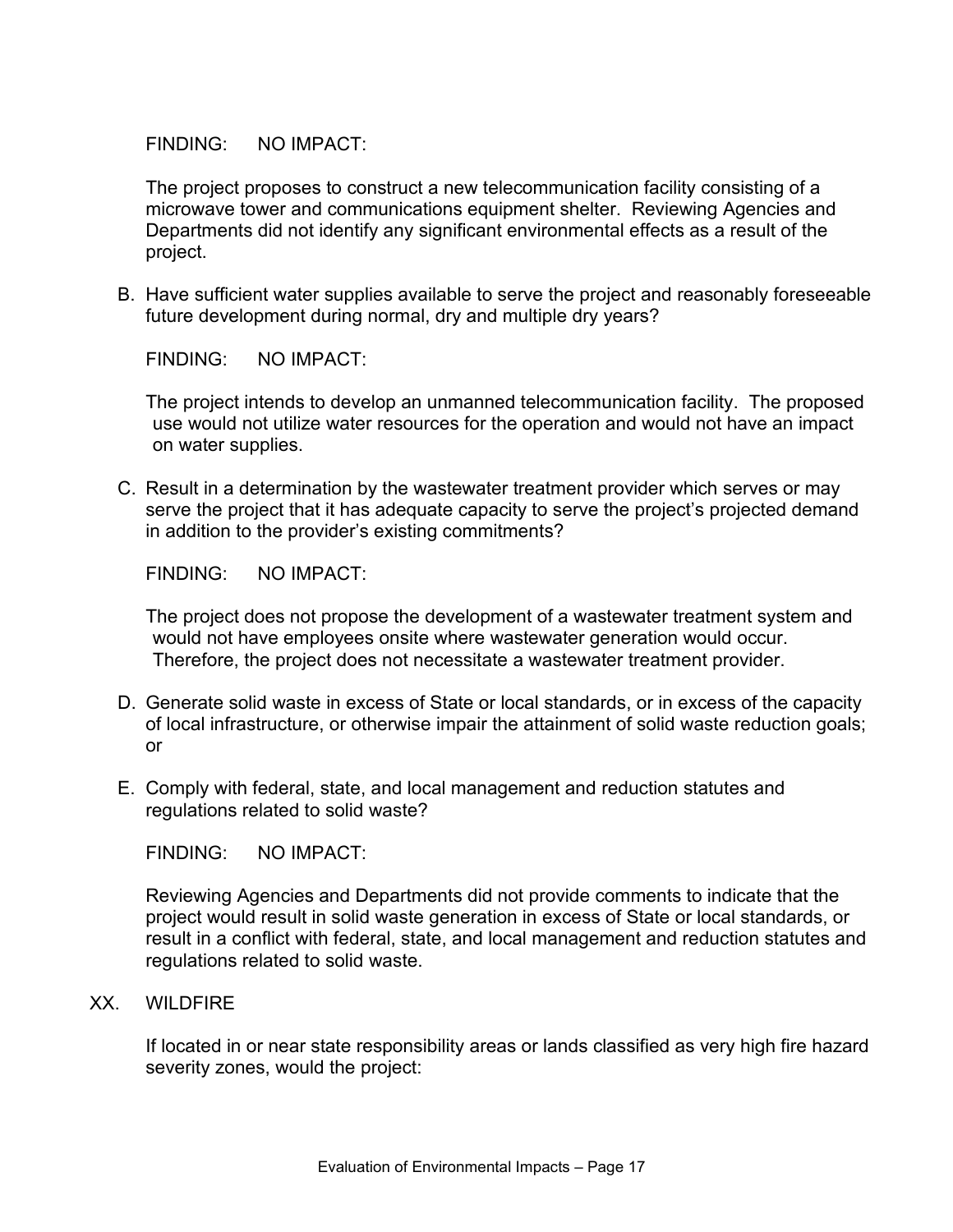- A. Substantially impair an adopted emergency response plan or emergency evacuation plan, or telecommunications facilities, the construction or relocation of which could cause significant environmental effects; or
- B. Due to slope, prevailing winds, and other factors, exacerbate wildfire risks, and thereby expose project occupants to, pollutant concentrations from a wildfire or the uncontrolled spread of a wildfire; or
- C. Require the installation or maintenance of associated infrastructure (such as roads, fuel breaks, emergency water sources, power lines or other utilities) that may exacerbate fire risk or that may result in temporary or ongoing impacts to the environment; or
- D. Expose people or structures to significant risks, including downslope or downstream flooding or landslides, as a result of runoff, post-fire slope instability, or drainage changes?

As depicted in the 2007 Fresno County Fire Hazard Severity Zones in LRA Map, produced by the California Department of Forestry and Fire Protection, the project site is not located within a very high fire hazard severity zone or within a State Responsibility Area (SRA).

### XXI. MANDATORY FINDINGS OF SIGNIFICANCE

Would the project:

A. Have the potential to substantially degrade the quality of the environment, substantially reduce the habitat of a fish or wildlife species, cause a fish or wildlife population to drop below self-sustaining levels, threaten to eliminate a plant or animal community, substantially reduce the number or restrict the range of a rare or endangered plant or animal or eliminate important examples of the major periods of California history or prehistory?

FINDING: NO IMPACT:

The subject site has been determined to be previously disturbed and occupied with human activity. The project does not have the potential to substantially degrade the quality of the environment, substantially reduce the habitat of a wildlife species and would not cause a wildlife population to drop below self-sustaining levels.

B. Have impacts that are individually limited, but cumulatively considerable? ("Cumulatively considerable" means that the incremental effects of a project are considerable when viewed in connection with the effects of past projects, the effects of other current projects, and the effects of probable future projects)?

FINDING: LESS THAN SIGNIFICANT IMPACT: